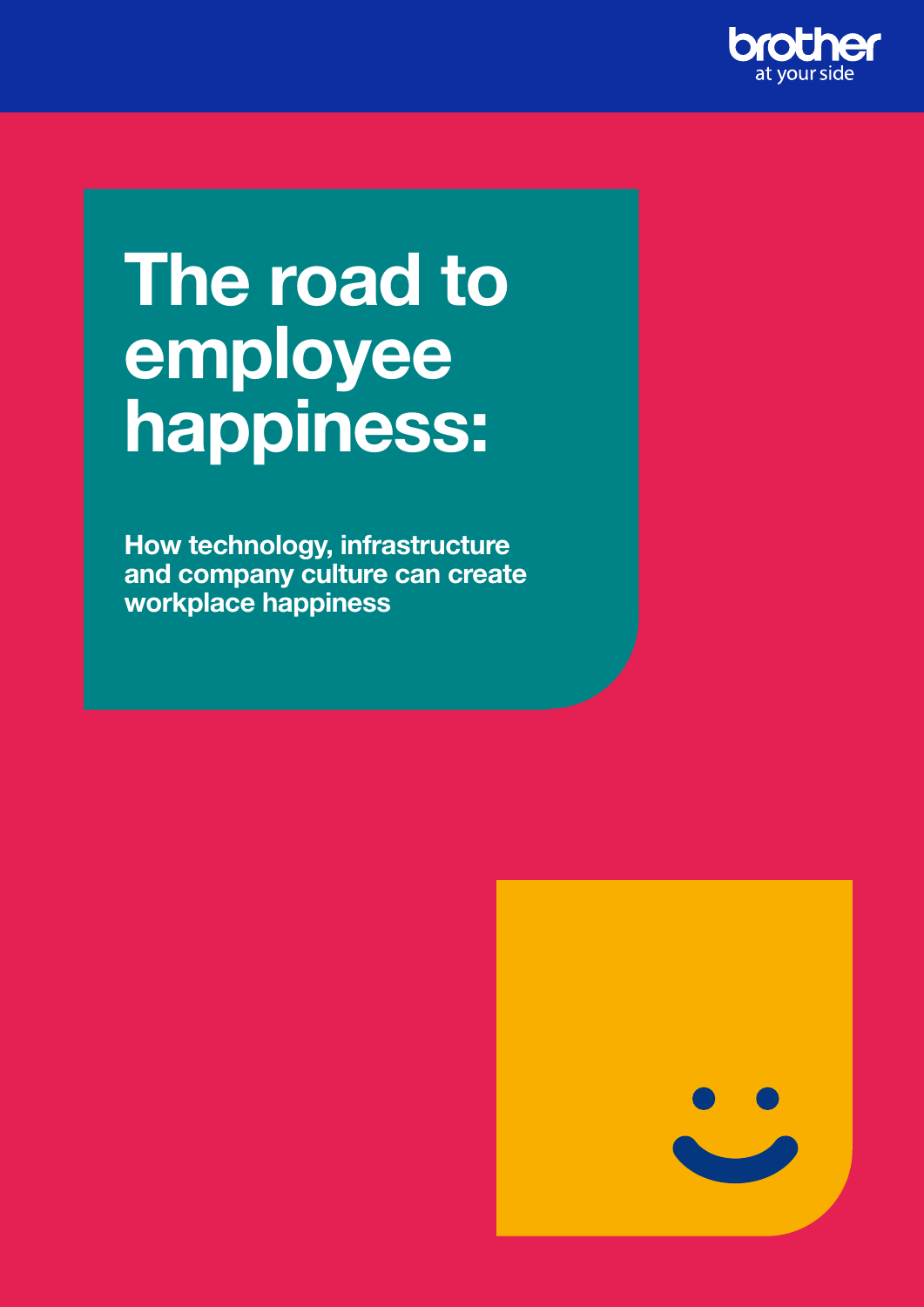

In this guide, we've collaborated with Professor Sir Cary Cooper, to define how you can keep your employees' minds calm and create a positive employee experience – both in the office and when working remotely.

They are also eight times more likely to stay with the company, and 13% more productive<sup>1</sup>.

> Professor Sir Cary Cooper is a Professor of Organisational Psychology at the University of Manchester. He was the founding editor-in-chief of the Journal or Organisational Behaviour. He also continues to advise Anxiety UK, and is a former president of the British Association for Counselling and Psychotherapy.

A happy employee is an engaged employee. In fact, according to McKinsey, people who report having a positive employee experience have 16 times the engagement level of employees with a negative experience.

### But without contact in the office every day, do you know if your employees are happy? Behind the screen, are they still smiling?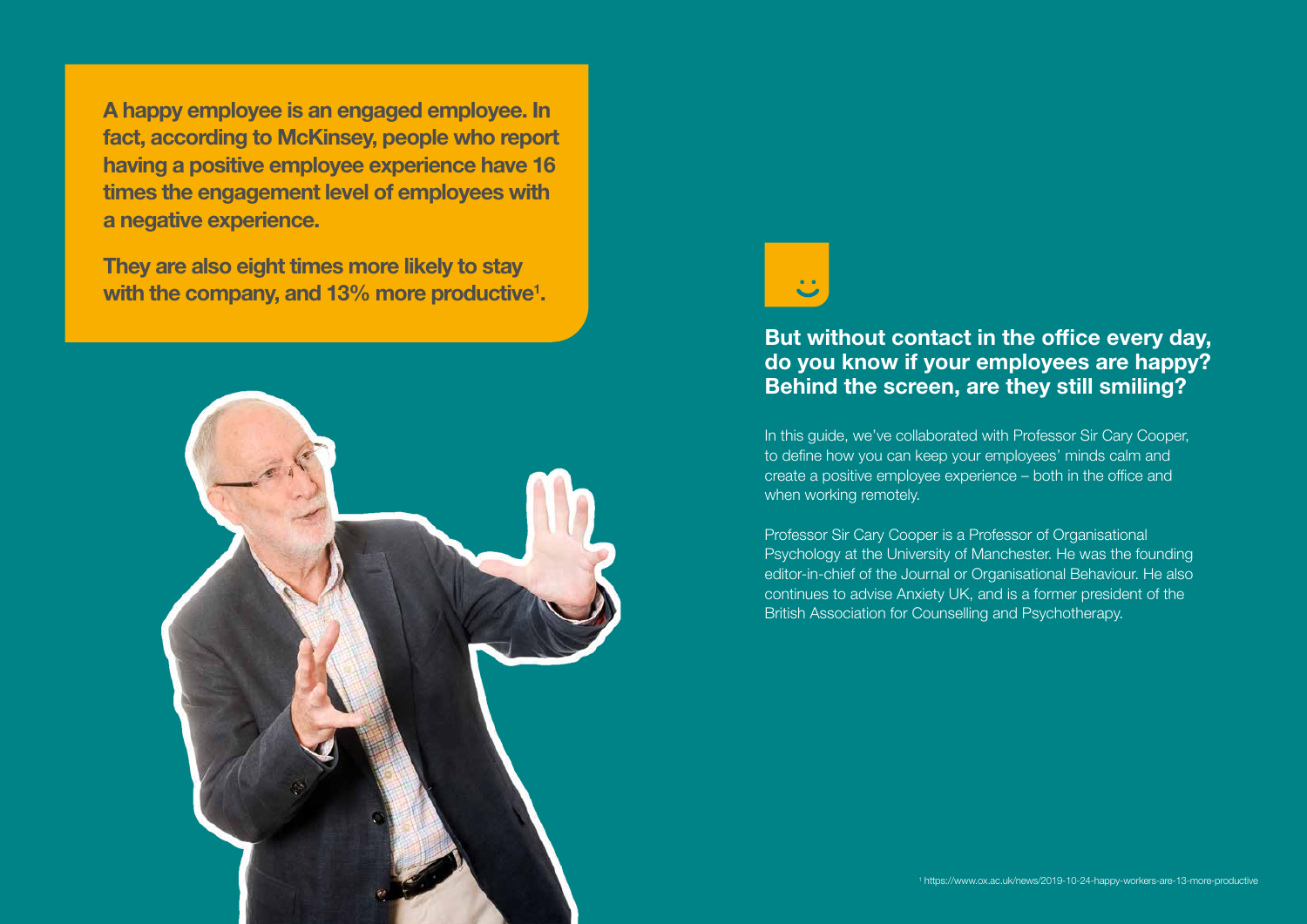You'd be surprised if one of your employees hadn't asked themselves at least one of these questions in the last 18 months. In fact, you'd be surprised if they hadn't in the last week.

For some, it's an easy situation to shake off. They can get to the bottom of it themselves. For others, it can be a fairly stressful situation. And that's the thing about stress – it affects us all differently.

According to Professor Cooper, "for some people who have good coping strategies, the line is very high. Where pressure mounts, you can cope with a lot of pressure before you get into the stress zone. If you have bad coping strategies as an individual, you don't deal well with pressure and can enter the stress zone easily."

So, is technology tipping employees into the stress zone? With 86% of employees believing that technology has a negative impact on their wellbeing, it looks like it. And for small businesses, this can have a significant impact on the wider workforce. In March 2020, 57% of all long-term sickness was due to stress, anxiety and depression. According to data from the Health and Safety Executive from 2019/20, there were 828,000 workers in the UK affected by these issues.



Picture the scene. It's a normal working day with multiple employees working remotely.

"Can I use Teams? How do I set up a Zoom call? Do I have the right software? Does the client have the right technology? Is my printer working? What if my home internet cuts off?"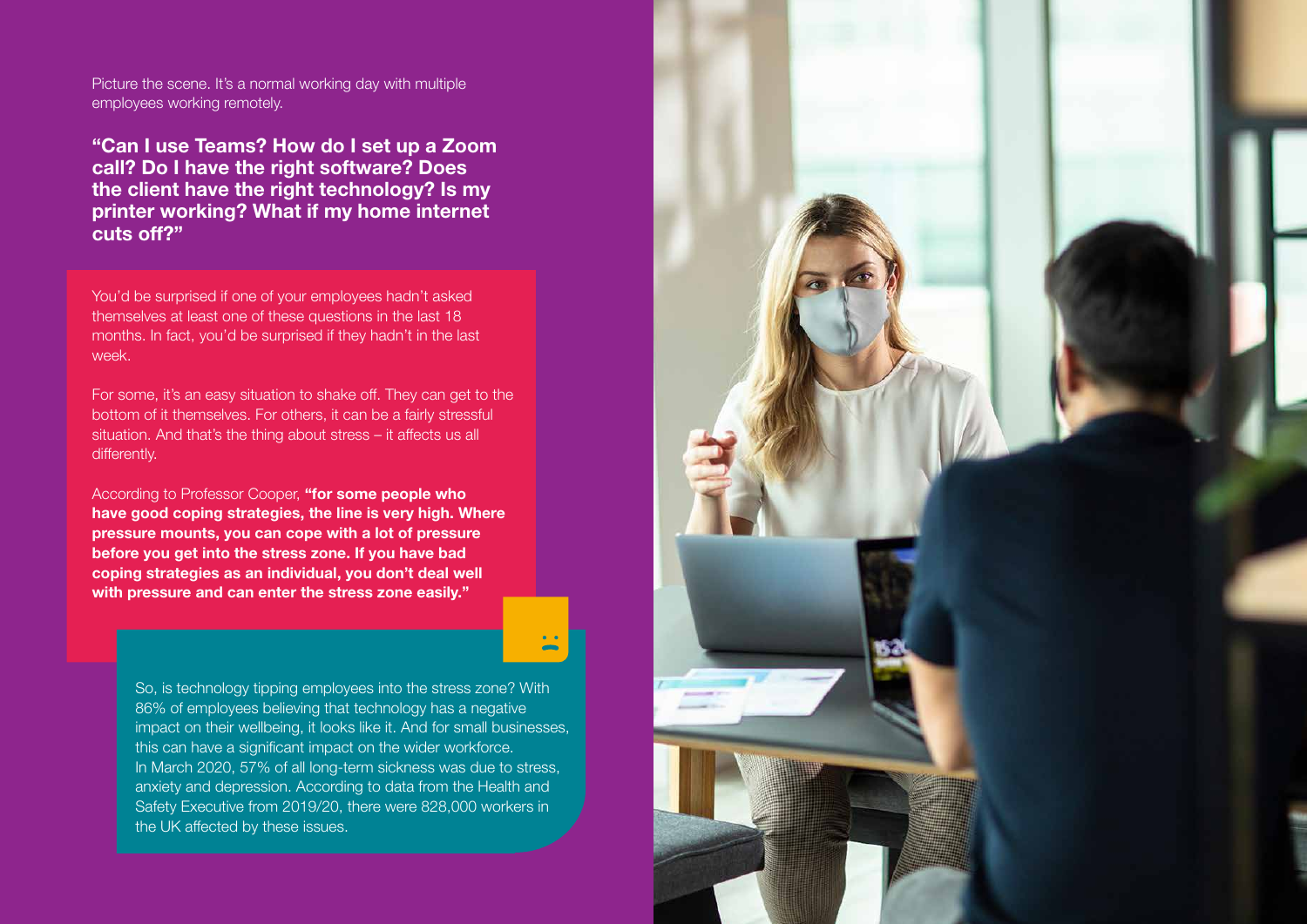It's a very real problem today, with COVID-19 making this stress more acute. More people have reported panic attacks and experienced symptoms of depression more frequently since the pandemic began.

With our working lives now looking very different to March 2020, small businesses must help their employees navigate this new working environment - and help bring the happiness.

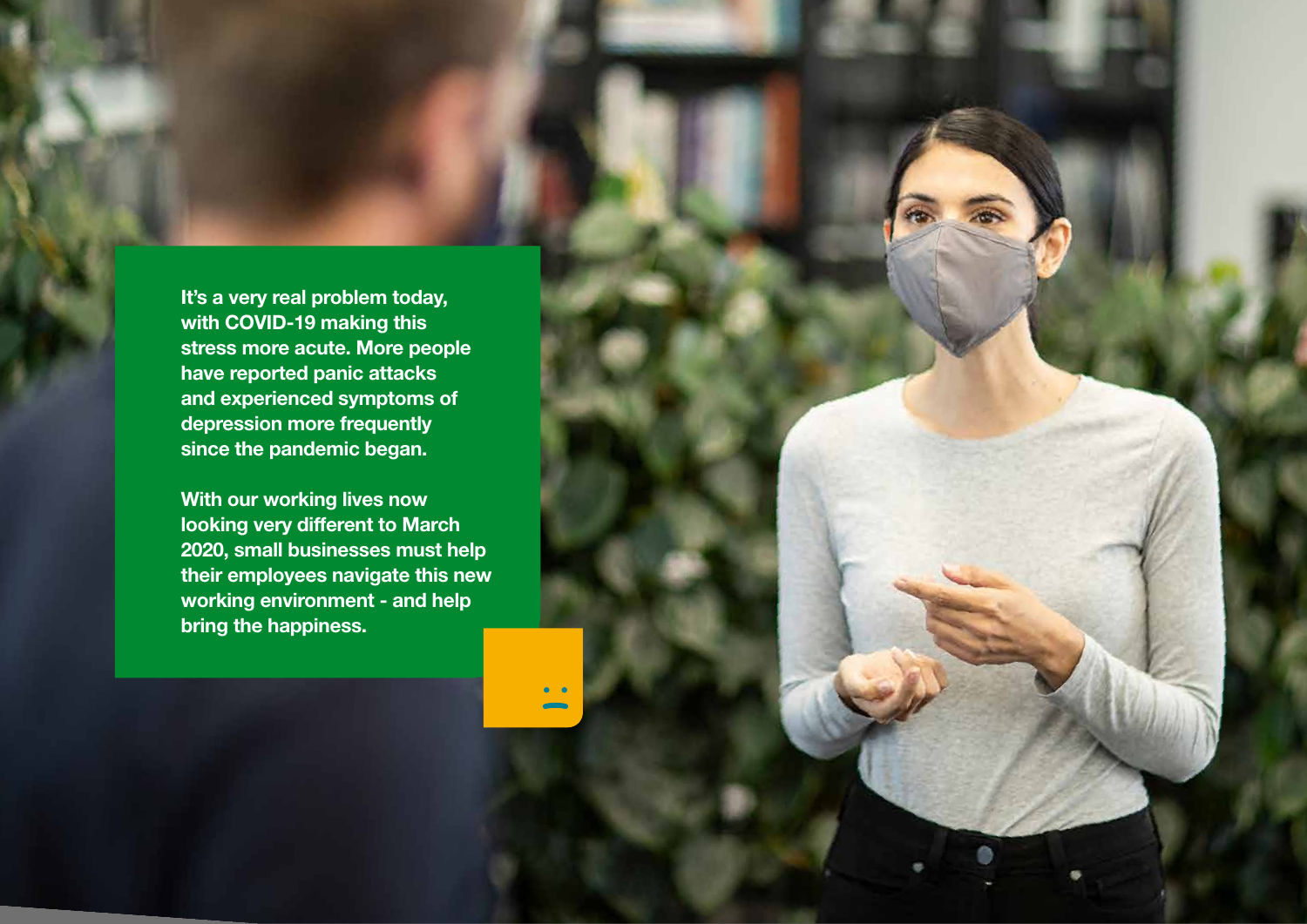Today's working environment can cause a perfect storm for stress or happiness:

"We actually know what causes people to get stressed at work, and it's a range of factors", says Professor Cooper.

"One is how people are managed, which comes down to the competency of their line manager. They're critical to employees' health and wellbeing at work. The hours people work is another. We know that people who consistently work long hours get ill. Another factor is technology itself. Excessive emails cause people stress. It's what we call technostress."

Let's focus on each of these factors.

### It's down to how you manage it to achieve a positive outcome.

## Recognise that stress is a very real thing. See your employees as people and not just a workforce.





# Road to Happiness Step #1: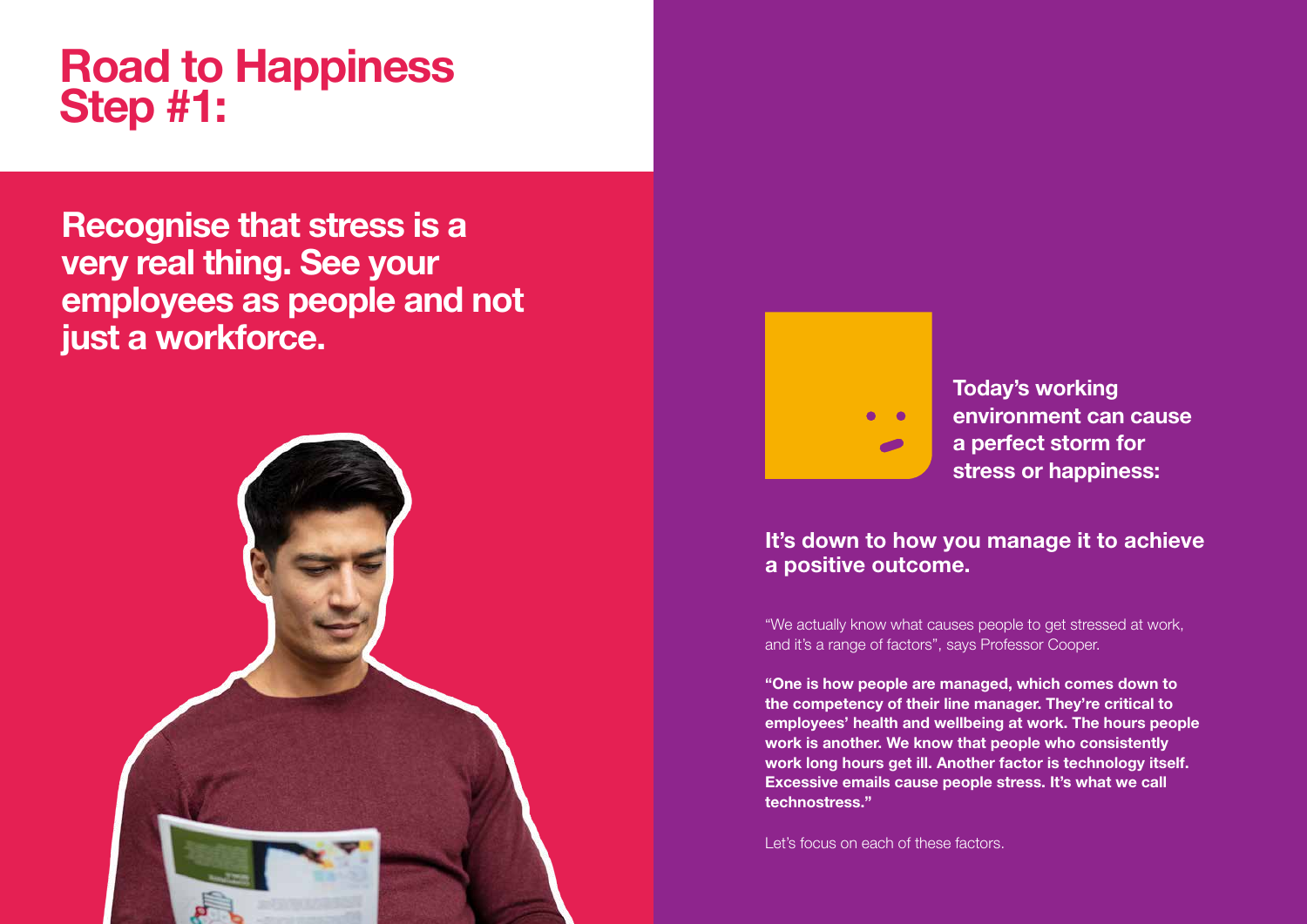says Professor Cooper. Email has been one of the leading causes of workplace stress in the last decade. A Washington Post report from 2016, found that the average worker spent around four hours a day responding to work emails. And that was five years ago. A Swedish study published in 2019, looked at long-term trends of close to 5,000 Swedish workers.

They found that the need to be constantly connected led to "suboptimal" health outcomes.

"Technostress is a very recent term. There is a substantial impact of emails. It's causing people enormous problems,"

Employee wellbeing can be negatively impacted by excessive emails and technostress.

> It can be all too easy to expect employees to be always working. We've all been there in the last 18 months. A quick call before 9am as there's no commute. WhatsApp chats that replaced daily stand-ups continue to creep later and later into the evening. For the sake of your employees' wellbeing, it's time to get strict. "In France, they have the Right to Disconnect law, which means no manager can send an email out of hours to their subordinates. It's a good solution," says Professor Cooper. And one that is being adhered to – fines in France have been as high as €60,000, whilst Portugal has also recently adopted a similar law.



So, is cutting email out of day-to-day communication and switching it to team spaces, like Slack, the answer? Not necessarily. It might be the answer to solve email problems around high-message volume, but it has amplified the rate at which interaction occurs. "It's the way we're communicating today that is causing people to become stressed", says Professor Cooper. Excessive use of instant communication and a pressure to be "always on" continues to have a negative impact on employee health and wellbeing.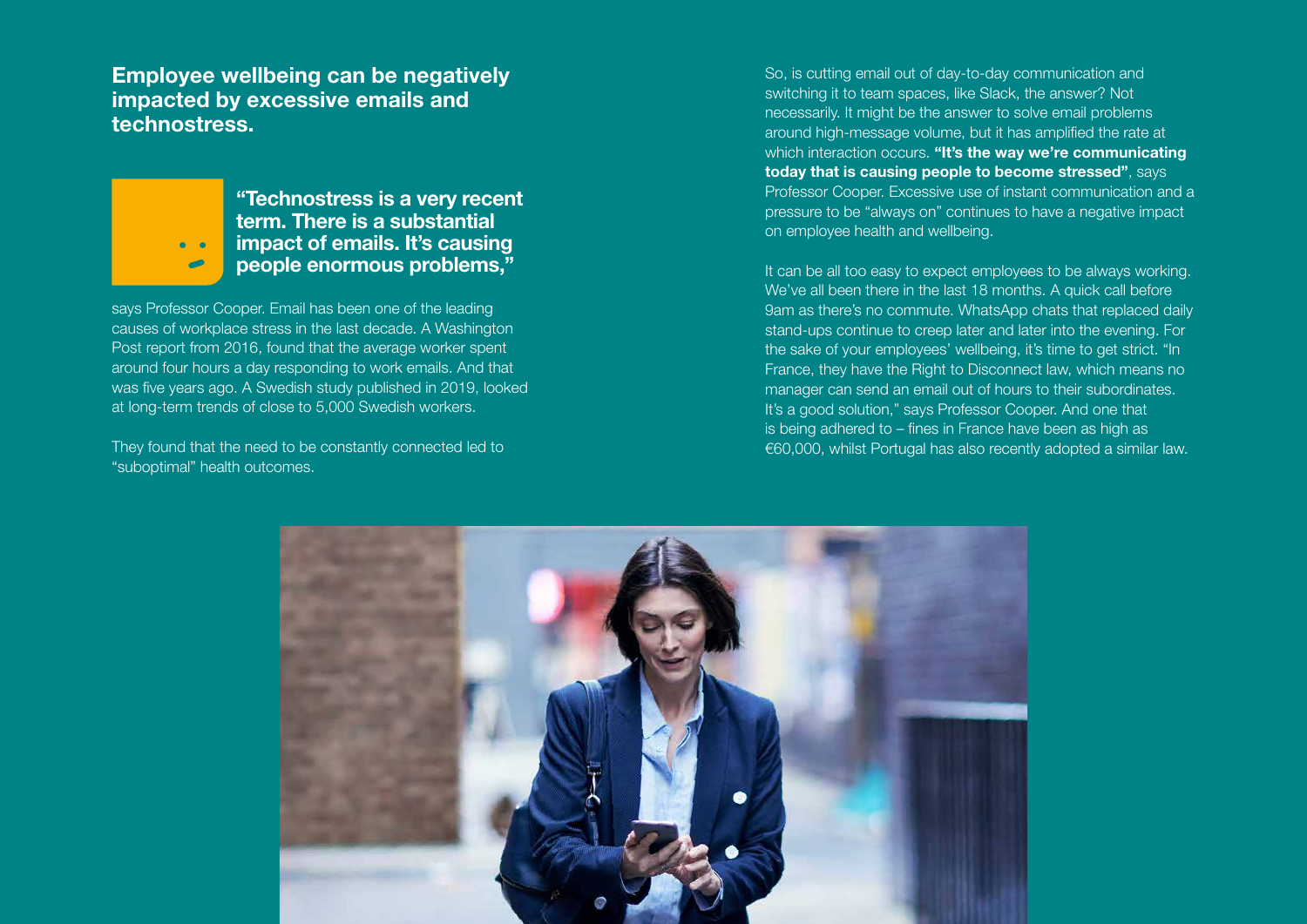### Give your employees the right to disconnect and build it into your company culture and ethos.

When they work with bad technology it can lead to frustration, wasted time and stress. In fact, 35% of employees are continuing to face ongoing frustrations with the technology itself. Something that can be further exacerbated by hybrid working models.

When employees work with good, user-friendly technology, they experience a 37% boost in performance and can save in a workday<sup>2</sup>.

"Technology, whether it's computers, printers and all the paraphernalia associated with the software, now in a hybrid model, is extremely important, says Professor Cooper. "Because when you work in a central office environment, you have the infrastructure to help you cope with it if it went down. But how do you cope with it now you're operating substantially from home and only going into the office from time to time?"

It's essential to invest in the right technology infrastructure to help your employees cope with their new working environment.

Choose high-performing technology solutions that:

- Save time and enhance efficiency
- Improve productivity
- Increase agility

# as much as three hours of lost productivity

Employee happiness can hinge on how your technology works for your people.





# Road to Happiness Step #2: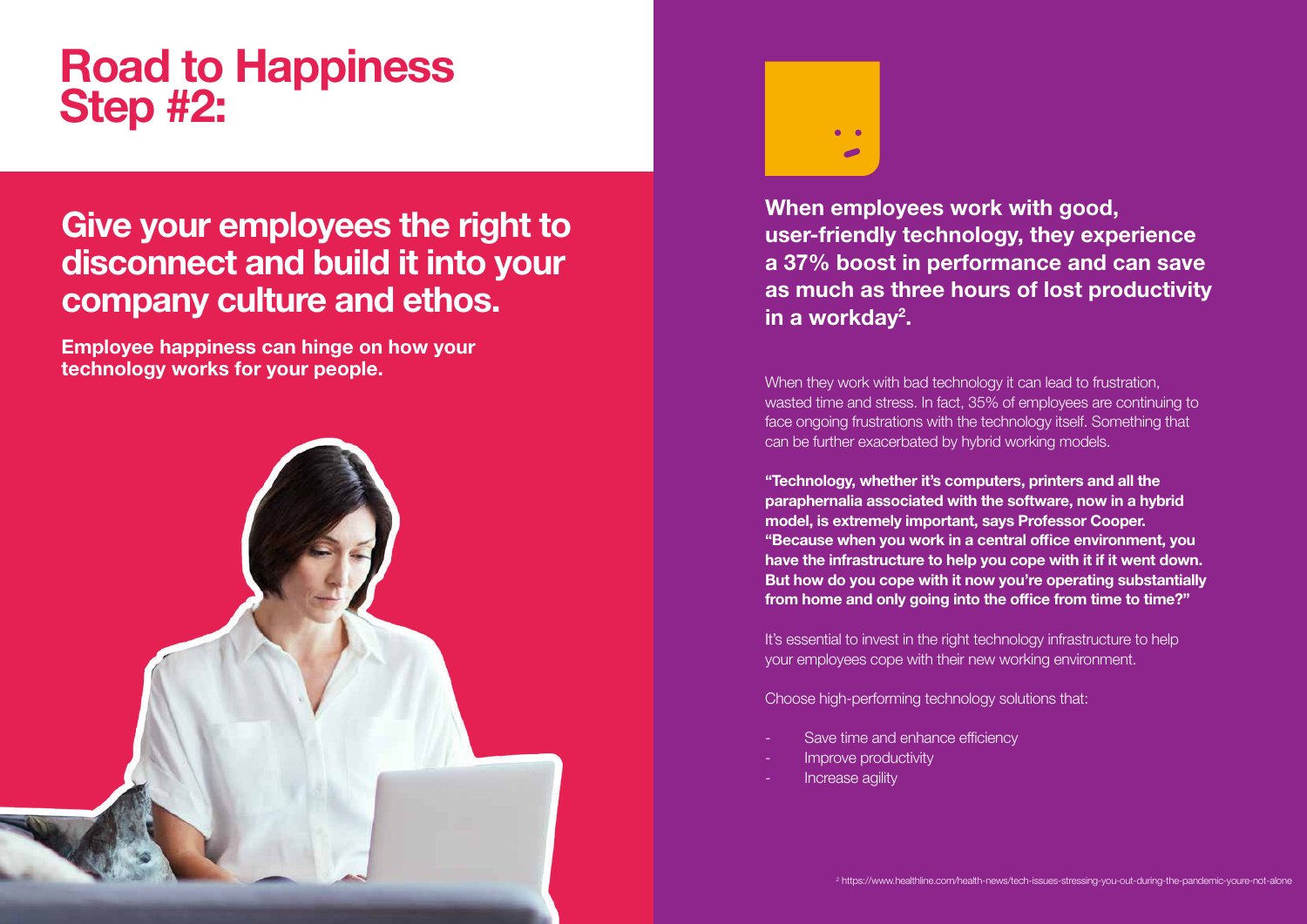

For hybrid working models to work, employees need the same consistent experience wherever they work, whether in the office, at home or remotely. Take the example of video conferencing and collaboration platforms.

Employees need straightforward, intuitive and easy-to-use tools. When a platform is difficult to use and unnecessarily complex, it will be frustrating for some employees and potentially stressful for others. And video conferencing tools without video captions or the ability to embed third-party video captioning will cause further problems for any deaf or hearing-impaired employees.

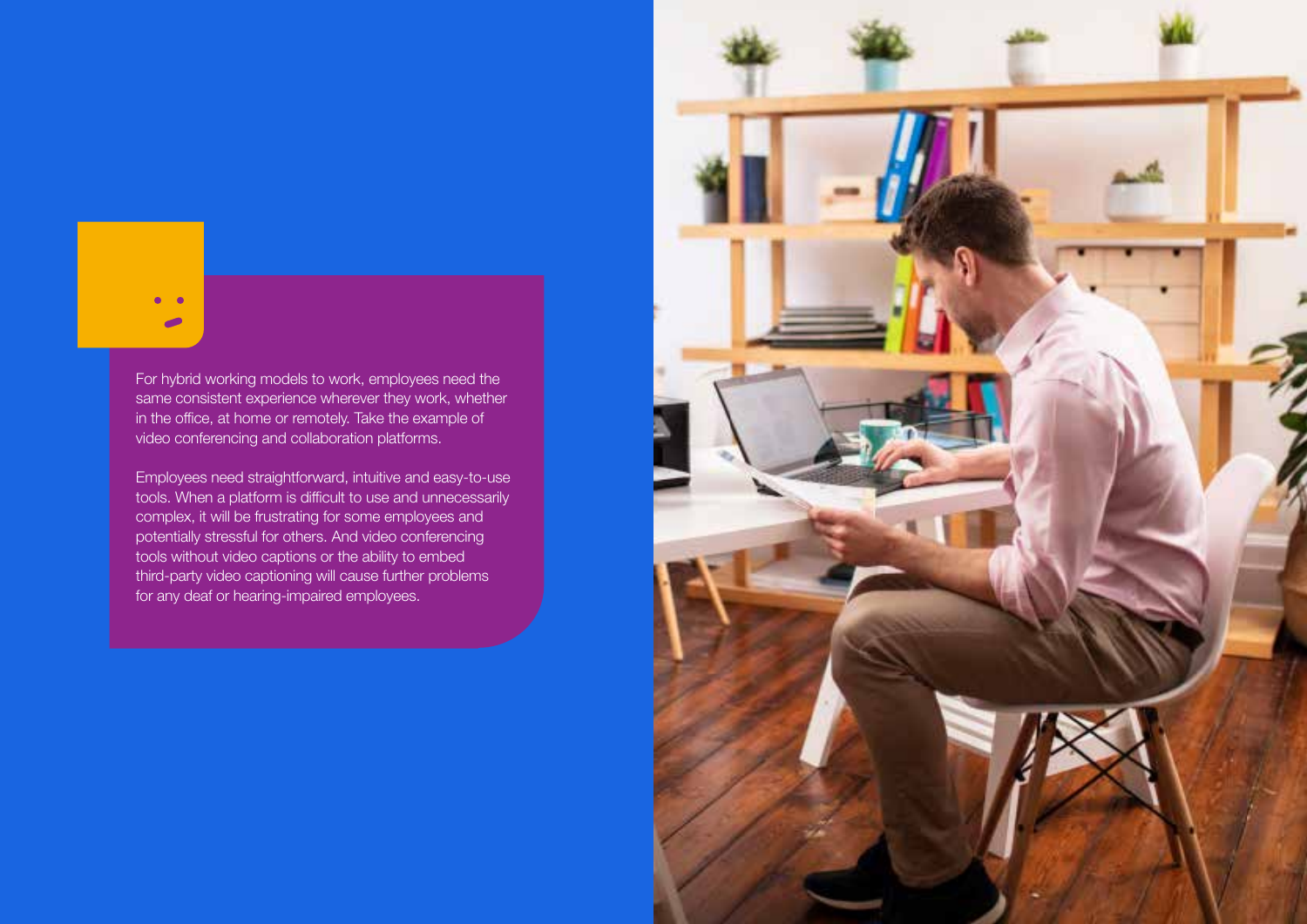Print management offers a solution that works with the needs of your businesses, that targets these problems and reduces the hidden waste of employees' time incurred on print-related tasks.

This frees up time to focus on more strategic initiatives, as opposed to day-to-day maintenance tasks. And with the ability to scan and save to the network, remote employees will also have ease of access to essential documents at the click of a button.

Other ongoing frustrations and potential stresses for employees include a lack of standardisation across technologies, coupled with questions of who they need to speak to when problems arise. Too often this causes time wasted by employees trying to find a quick fix or interrupting their co-workers when they have a technology problem. By opting for managed services, you solve the standardisation conundrum and also benefit from dedicated experts who are on hand to assist with any problems.



Also consider information management. When employees are in the office, the process of printing, scanning, copying or faxing documents on old hardware or poorly configured software can be very frustrating.

Not to mention the downtime spent fixing malfunctions or waiting for ink-cartridges to be replaced.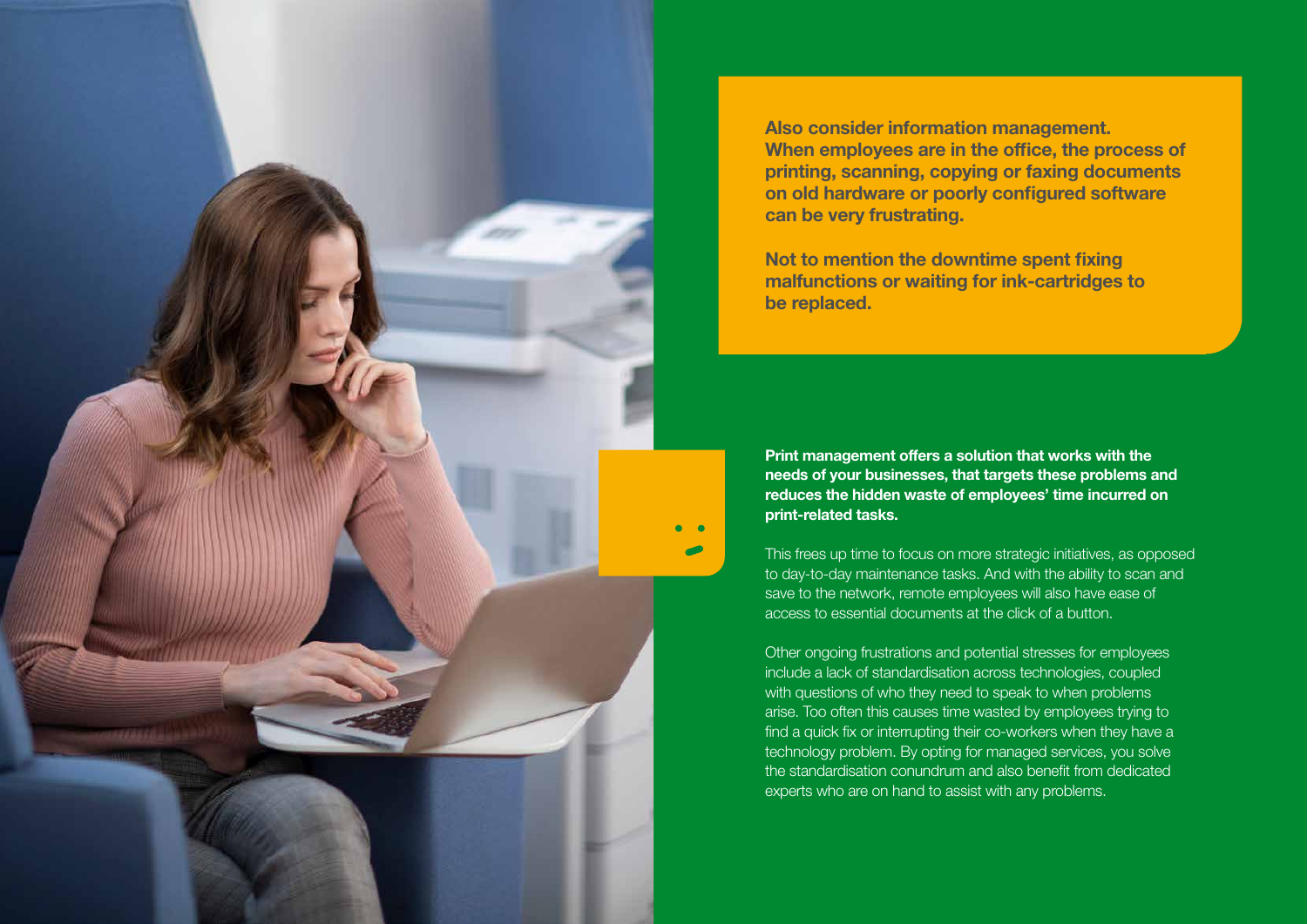According to Professor Cooper "today, employees will leave and go to work for another employer if they don't like the quality of the working life there. Where once employees would have stayed for financial reasons – to pay off their mortgages or their cars – today it is a very different scenario. Today's employees are looking for a good employer, where they can do good and valued work. And where they are valued as people too.

Today, catering for the wellbeing of your employees has to be a strategic priority."

So, how do you make it a priority? By asking a key question, says Professor Cooper. "How do we create the right kind of culture that trusts and values our people so that they want to stay with us and want to produce?"

### Company culture also plays a key role in employee happiness

## Build a technology infrastructure focused on your business and the needs of your employees to drive productivity.



 $\bullet$   $\bullet$ 

# Road to Happiness Step #3: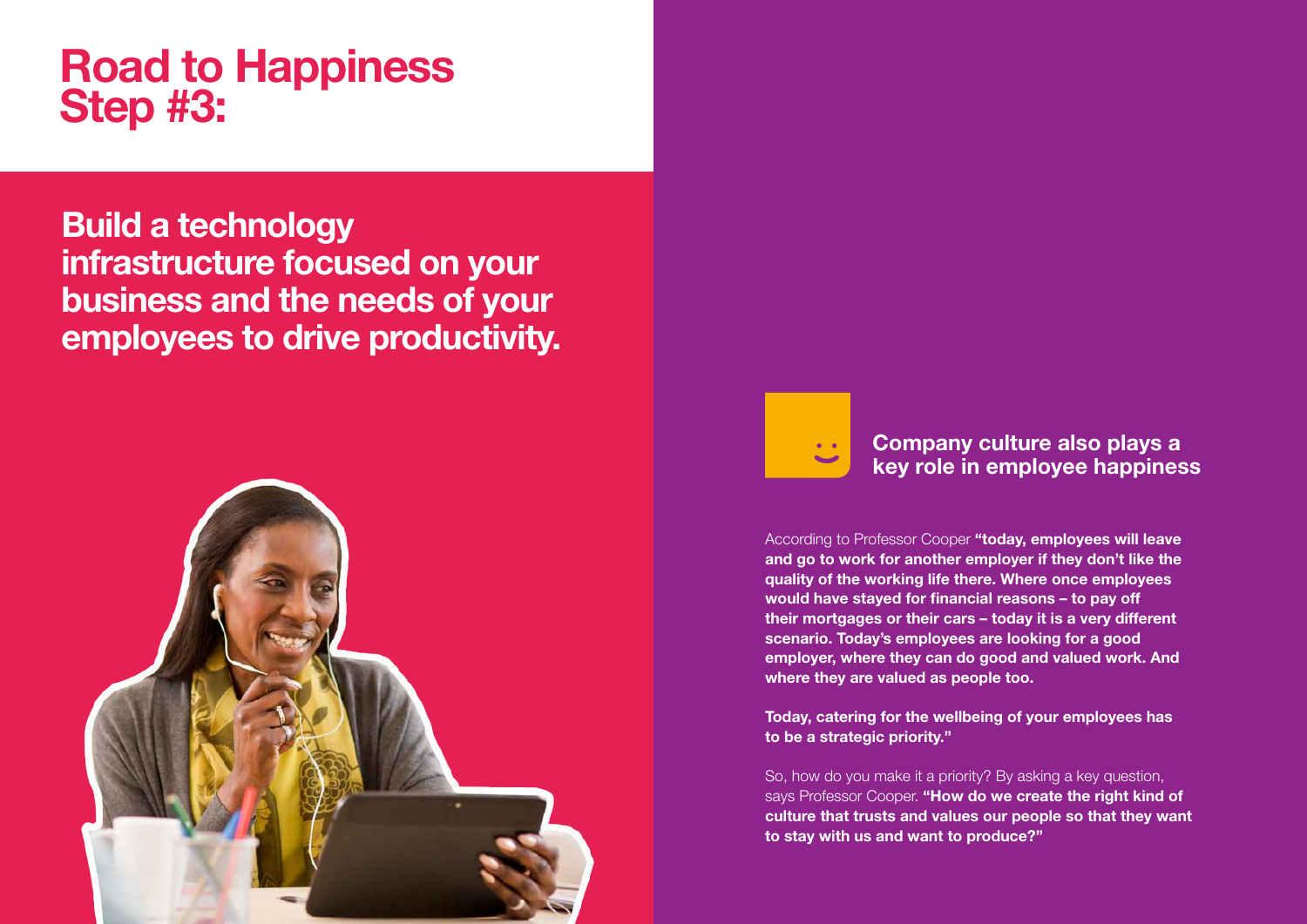We might be past what felt like the dark days of lockdown and working from home for many employees but, right now, are we reaching a technology tipping point? Have we taken things too far? In the last 18 months, we've seen a culture shift towards using technology as standard, when it isn't always necessary. Before the Zoom revolution, you could simply pick up the phone; now it no longer seems like the done thing. And it's tiring many employees out and affecting their happiness levels.





Look at how you're asking your employees to use technology.

"You hear it all too often these days, people saying they're "Zoomed out" from back to back video calls all day. This was an additional stress during the initial pandemic period when individuals were forced for months to just sit there in a room and use Zoom all day", says Professor Cooper.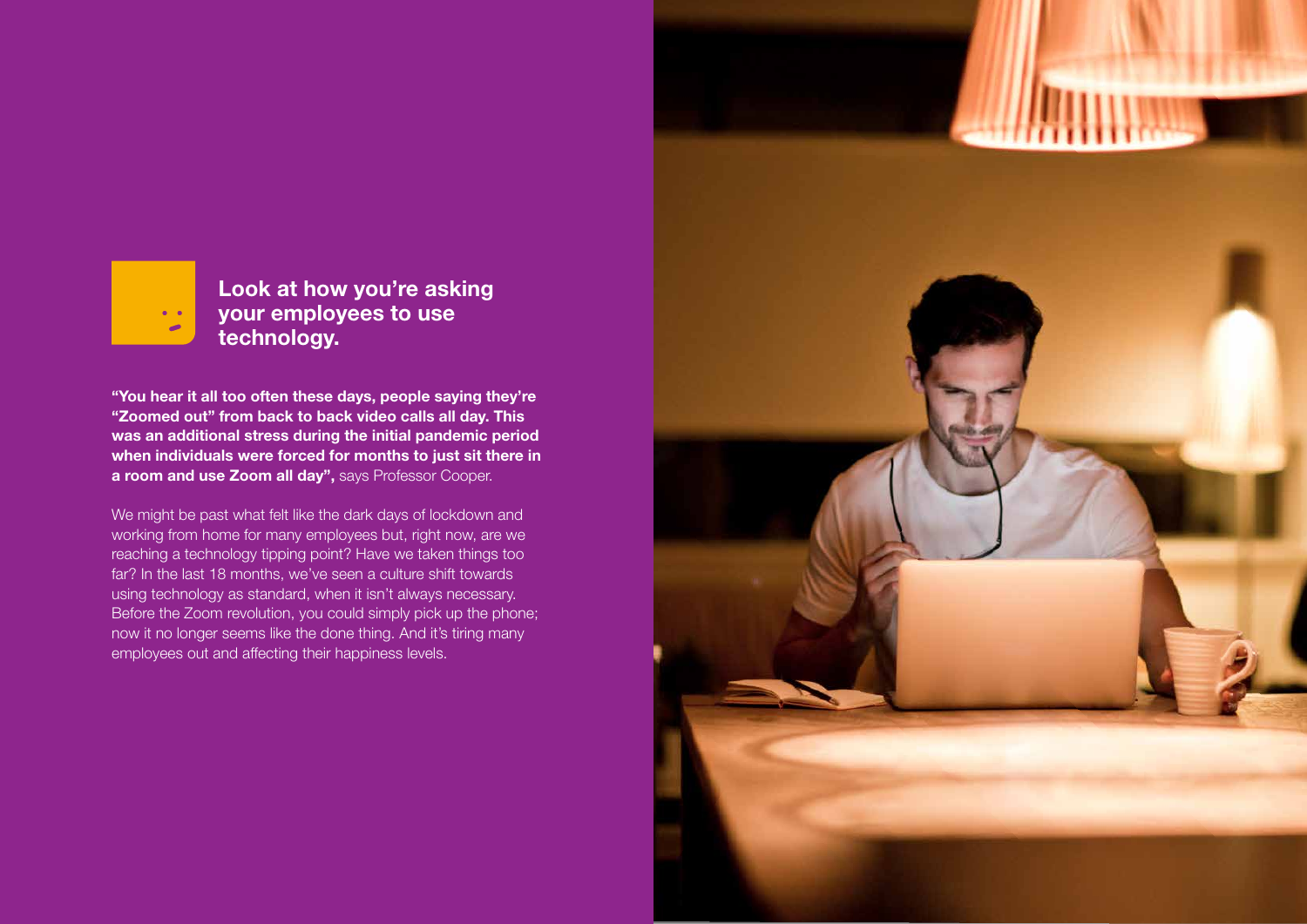Trust them to spend their time working from home in a way that works for them, without the pressure to be seen to be working. Presenteeism doesn't need to be a factor any more. So, let your employees work with their line managers to define what their optimal working structures look like. Is Zoom really always essential when time in the office can be used for collaboration or for wider team meetings to discuss team performance, objectives and direction? And time at home can be used for effective solo work.





With a switch to hybrid working structures, it's key that you use this model to your advantage. The biggest thing that you can give your employees is trust. Don't simply demand their time on Zoom as a given to replace in-office presence, interaction and collaboration.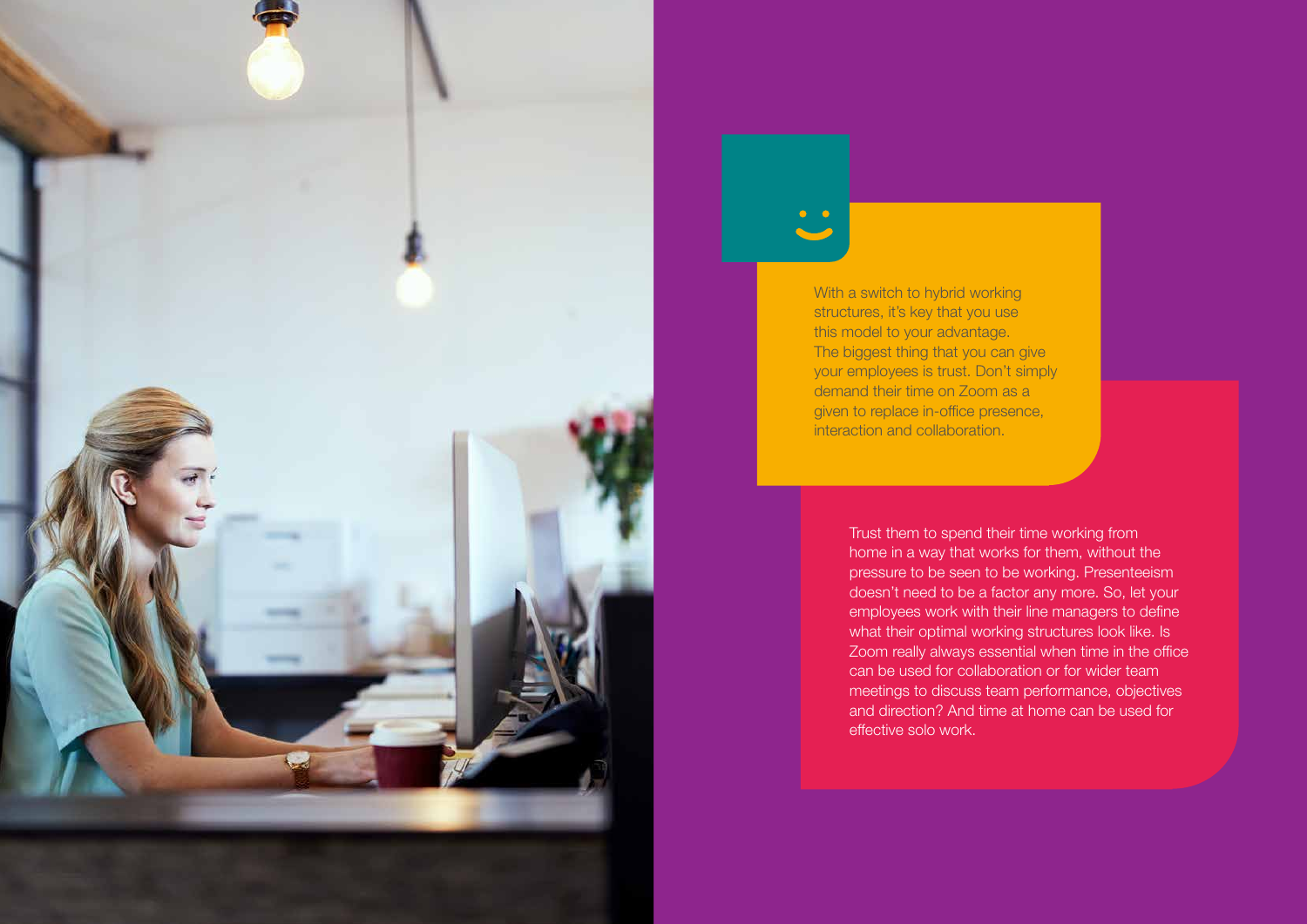### Look at your wider culture – from your line managers to senior leadership.

Yes, your line managers should be checking in regularly with hybrid employees, with a focus on their performance and career progression objectives. Employees need to feel trusted and valued, and that they have a key role to play in the future of the organisation, but line managers also have a fundamental role to play in employee happiness.

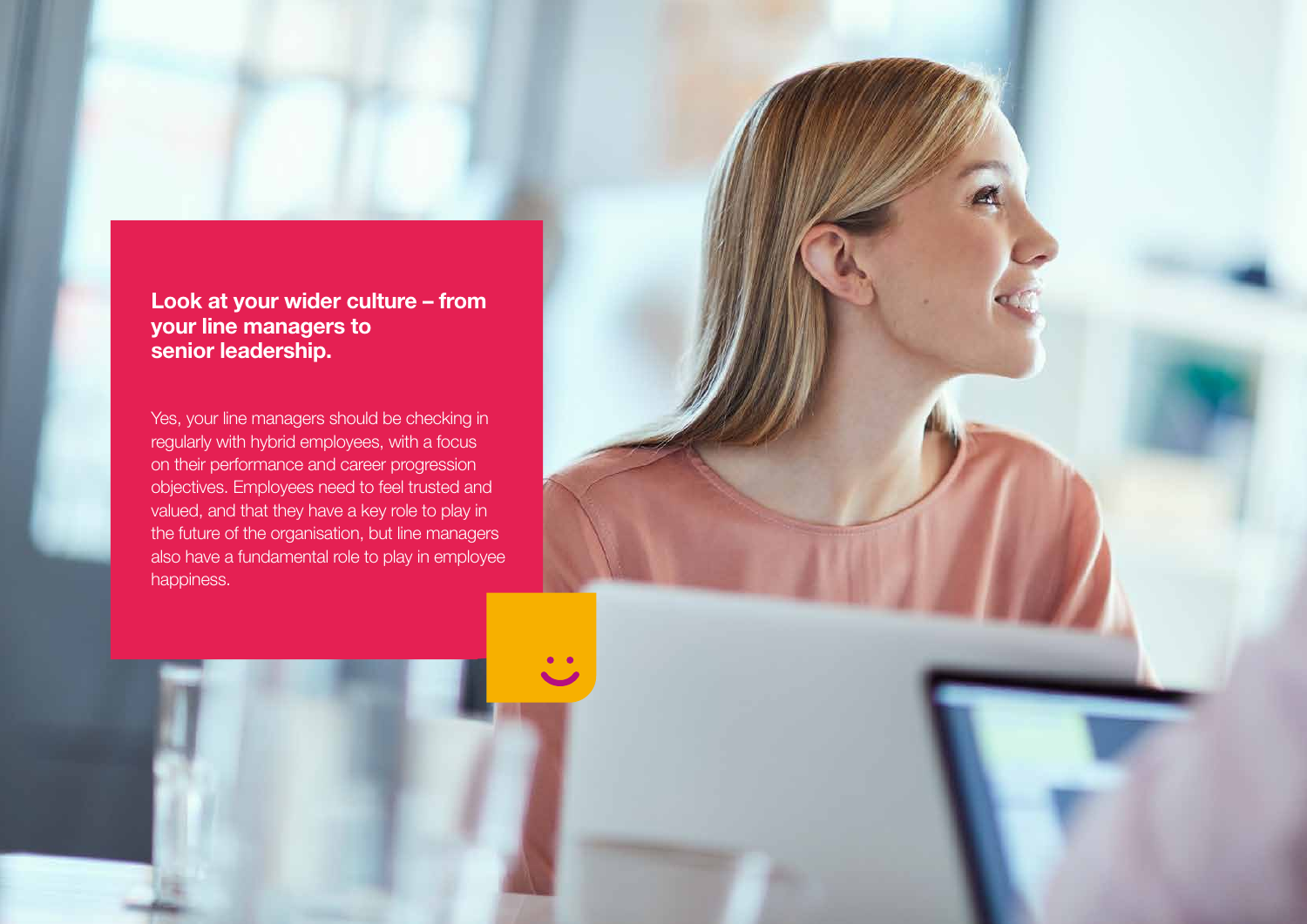The first step is to recruit and promote well, based on an individual's personality and people skills, as well as their ability and performance. Adequate line manager training is essential, whether from within the company or via external experts. A supportive management structure is also key – employees should feel able to approach their line managers with any problems, whilst line managers should be empowered to implement tailored solutions for each employee.

Creating this culture comes from the top. "Six or seven years ago at many businesses we started to see directors of health and wellbeing appointed, says Professor Cooper. "They are reporting directly into the HR Director or the Chief Medical Officer, or even the CEO or MD. We're now seeing tonnes of directors of health and wellbeing across the UK."

This is something that many candidates actively look for when assessing potential roles. They want to know what policies, procedures and infrastructure are in place to protect their wellbeing before committing to a new employer.



"We have always promoted and recruited managers based on their technical skills, not their people skills. We need line managers who can manage people's insecurities and ensure they don't work long hours – managers who can recognise when employees are not coping and when they have unmanageable workloads or unrealistic deadlines. Too many businesses don't have this, and that's been the problem."

- Professor Cooper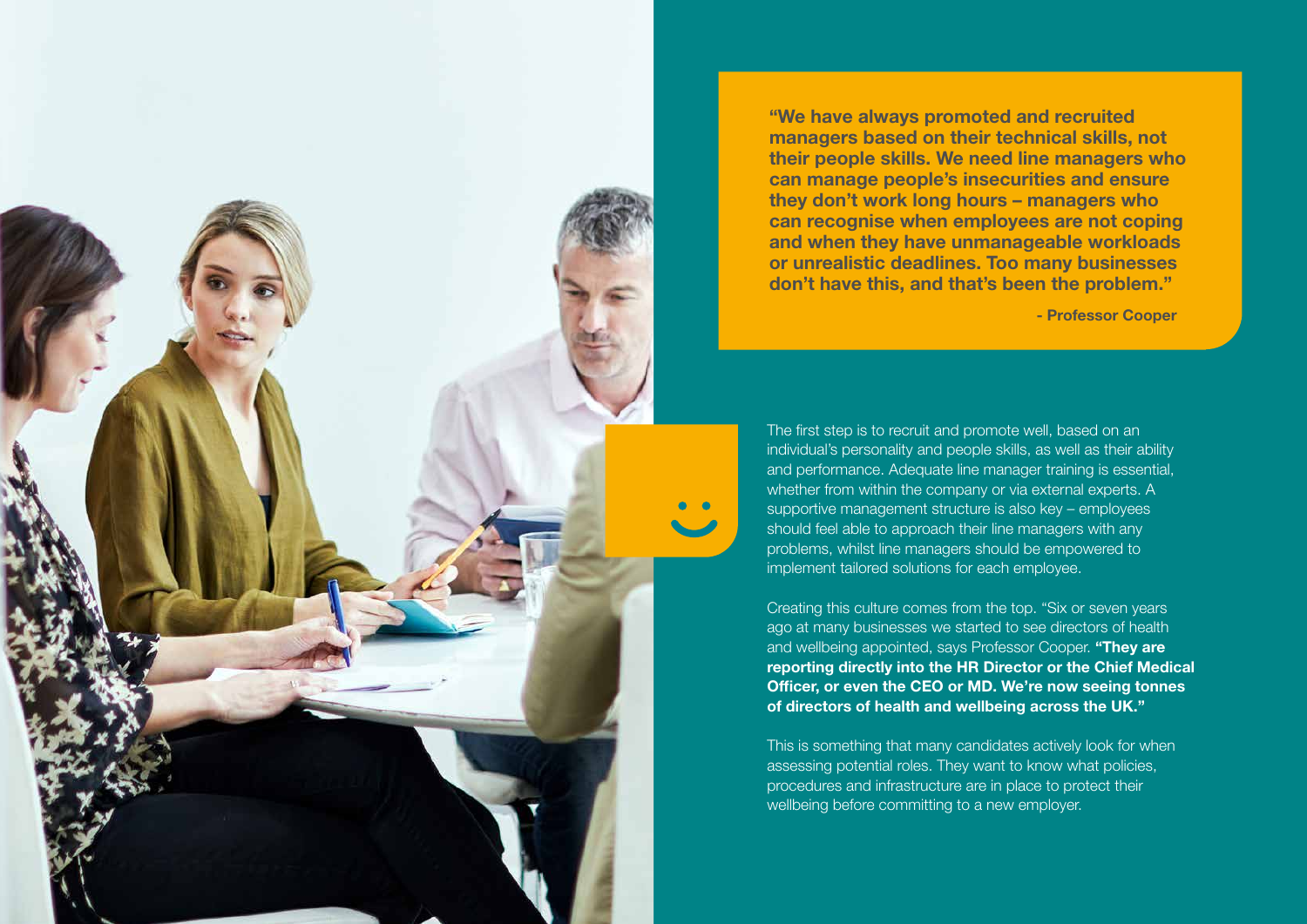To understand what this looks like in your organisation, [take our workplace stress self-assessment to](https://www.brother.co.uk/business-solutions/mps/employee-happiness)  understand your own wellbeing in the workplace and how you can apply these learnings to benefit your employees.

Supportive management and an understanding of the individual nature of stress, coupled with a company culture that enhances the wellbeing of your employees can lead to happy and engaged teams, and ultimately business success.



But this must also be coupled with a technology infrastructure that can ease stress and increase efficiency. By choosing the right technology solutions – from effective video conferencing and collaboration platforms to Brother's Managed Print Services – you can not only increase productivity, reduce costs and improve your profit margins, but you can also reduce the technostress faced by your employees. With a lack of technostress comes the foundation for employee happiness in 2021 and beyond.

### Building the road to happiness for each of your employees

# Road to Happiness Step #4:

Make employee wellbeing a central component of your company culture. And prove it to your employees through training, support and commitment from the top of the business.